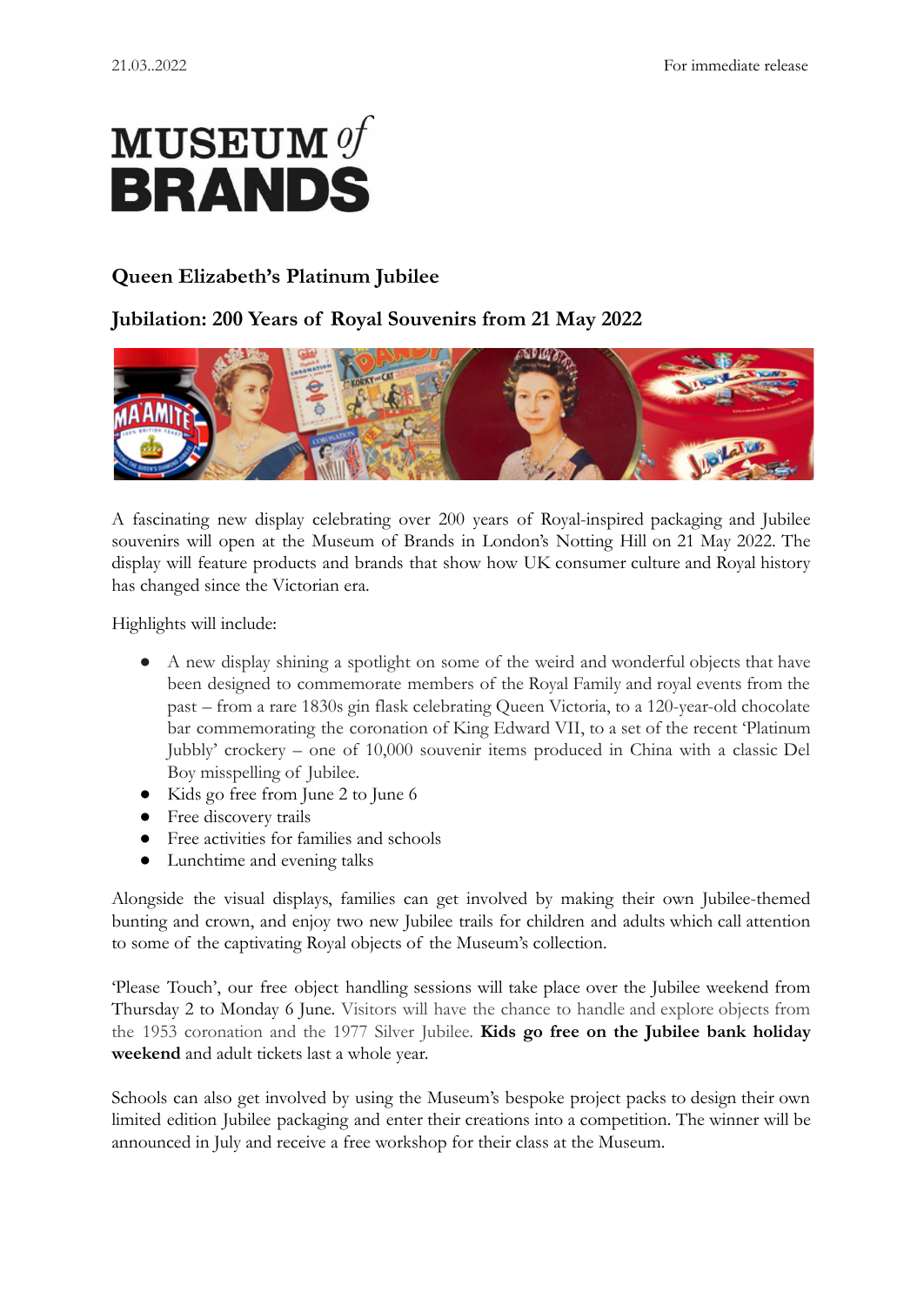Queen Elizabeth II came to the throne in 1952 and her 70-year reign has seen tremendous change. When she came to the throne the USSR remained under the iron grip of Stalin and the death penalty still existed. The space race had not yet begun, and only 14% of households owned a television set – with only one channel – the BBC. Identity cards were compulsory and tea rationing, which was introduced during World War Two, was still in place.

However, like the Queen, many things introduced in 1952 have endured. The much-loved hand puppet Sooty and children's television favourite The Flower Pot Men burst onto our television screens, whilst Surf and Daz detergents hit the increasingly popular supermarket shelves. Agatha Christie's The Mousetrap started its run at the New [Ambassadors](https://en.wikipedia.org/wiki/Ambassadors_Theatre_(London)) Theatre\* in London, roll-on deodorant was invented and the world's first jet airliner took to our skies with a maiden flight from London to [Johannesburg.](https://en.wikipedia.org/wiki/Johannesburg)

The Museum is open daily and is the only one of its kind in the world, celebrating our past through our throwaway heritage with displays of hundreds of products full of memory and meaning. Together they offer us a fascinating insight into how our lives and society have evolved since Victorian times – from the changing role of women to the impact of war and technology; from the passing of the domestic servant to the evolving choice of food and toys, as well as the revolution in shopping habits over the last 200 years.

Kids go free on the Jubilee Bank Holiday weekend and adult admission tickets allow unlimited daytime entry for a whole year and cost  $\zeta$ <sup>9</sup> for adults /  $\zeta$ <sup>7</sup> concessions.

The Museum of Brands is open from 10:00 to 18:00 Monday to Saturday and 11:00 to 17:00 on Sundays and Bank Holidays. The Museum is located a short walk from Ladbroke Grove tube station at 111-117 Lancaster Road, W11 1QT. [www.museumofbrands.com.](http://www.museumofbrands.com) The Museum can be contacted by email at [info@museumofbrands.com](mailto:info@museumofbrands.com) or by telephone at 020 7243 9611.

### **ENDS**

For further information, photographs and media interviews please contact Anna Terry at [anna@museumofbrands.com](mailto:anna@museumofbrands.com)

For press images: <http://ow.ly/mUn150Io6nK> **Editor's notes**

\* The Mousetrap ran from 25 November until 23 March 1974 at the [New Ambassadors Theatre](https://en.wikipedia.org/wiki/Ambassadors_Theatre_(London)) when it transferred to the larger [St Martin's Theatre](https://en.wikipedia.org/wiki/St_Martin%27s_Theatre).

### **About the Museum of Brands**

- The Museum of Brands was established in 1984 and takes visitors on a nostalgic journey through 200 years of social change, consumer culture and lifestyle. It captures enough throwaway consumer material to give an insight into how society has arrived at where it is today and shed light on where it will be tomorrow.
- The Museum displays part of the Robert Opie Collection, which had begun in 1963 when Robert started to save contemporary packaging and advertising. By 1975, the Collection was large enough to have its own exhibition, 'The Pack Age', held at the